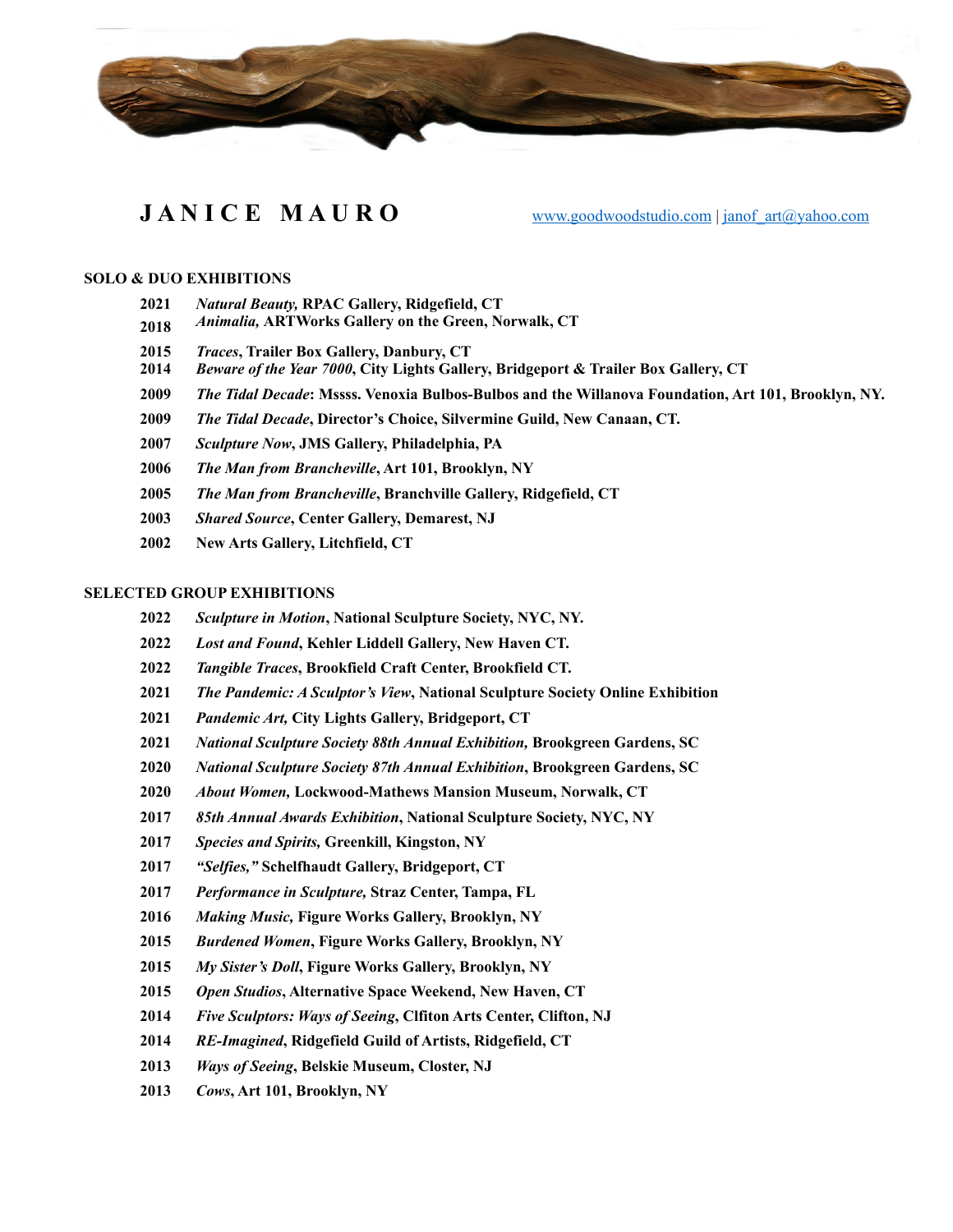- **2012** *2012 Sculpture Fest***, Bartlett Athenaeum, Stamford, CT**
- **2012** *Collective Vision***, Silvermine Group Exhibition, New Canaan, CT** *th*
- **2011** *NSS 78 Annual Exhibition***, Brookgreen Gardens, SC**
- **2009** *2D Designs for 3D Art: Paintings***,** *Drawings and Prints by Sculptors***, Jennewein Gallery, Brookgreen Gardens, SC**
- **2009** *Elsewhere***, Silvermine Guild, New Canaan, CT**
- **2007** *Selected Works by Coker Master Sculptors***, Brookgreen Gardens, SC**
- **2006** *Transformations***, BWAC, Brooklyn, NY**

## **RECENT AWARDS**

- **2021 Best Of Show,** *The Pandemic: A Sculptor's View***, National Sculpture Society**
- **2021** *Dan Long Grant,* **The Artists Collective of Westport**
- **2020** *Proskauer Prize,* **NSS 87th Annual**

**2019** *The Source,* **2019 Brookgreen Medal, Collection of The British Museum,** 

**Smithsonian Institute, AMS, NSS, Brookgreen Gardens, SC** 

## **AWARDS AND ACHIEVMENETS**

*People's Choice Award***, Mark Twain Library, Redding, CT Monetary Award,** *Annual Juried Show***, Artworks Gallery, Hartford, CT** *Leonard L. Meisalman Prize***, NSS, NYC First Prize, Sculpture Affiliates Annual, New Milford, NJ First Prize,** *Body Works***, Artworks Gallery, Hartford, CT First Prize Monetary Award, Greenwich Arts Center, CT** *Gloria Medal***, Young Sculptors, NSS, NYC** 

*Ranieri Award***, Salmagundi Club, NYC** *Phillip Isenberg Award***, Pen and Brush Club, NYC** 

*Margret Sussman Memorial Award***, Pen and Brush Club, NYC** *Bedi-Makky Award***, Pen and Brush Club, NYC Monetary Award, Catherine Lorillard Wolfe Art Club, NY** 

#### **SCREENINGS AND PERFORMANCES**

- **2018** *Emerging Man***, Green Kill, Kingston, NY**
- *2015 Beware of the Year 7000***, Art 101, Williamsburg, Brooklyn; 440 Gallery, Brooklyn, NY**

#### **COMMERCIAL EXPERIENCES**

- **2017 Julie Taymor's Broadway production of Disney's** *Lion King*
- *2016 Rugrats***, Nickolodeon Theatrical Production at Chevrolet Theatre, Willingford, CT**
- **1993 Matsumoto Music Festival, Japan, for Julie Taymor-George Typsin Productions**
- **1992 Julie Taymor's** *Fools Fire***, American Playhouse Production shown on PBS**
- **1988 Julie Taymor's** *Juan Darian***, Lincoln Center, NYC**
- **1986 Julie Taymor's Production of** *Transposed Heads***, NYC**

**Eve Le Gallienne's Broadway Production of** *Alice in Wonderland*